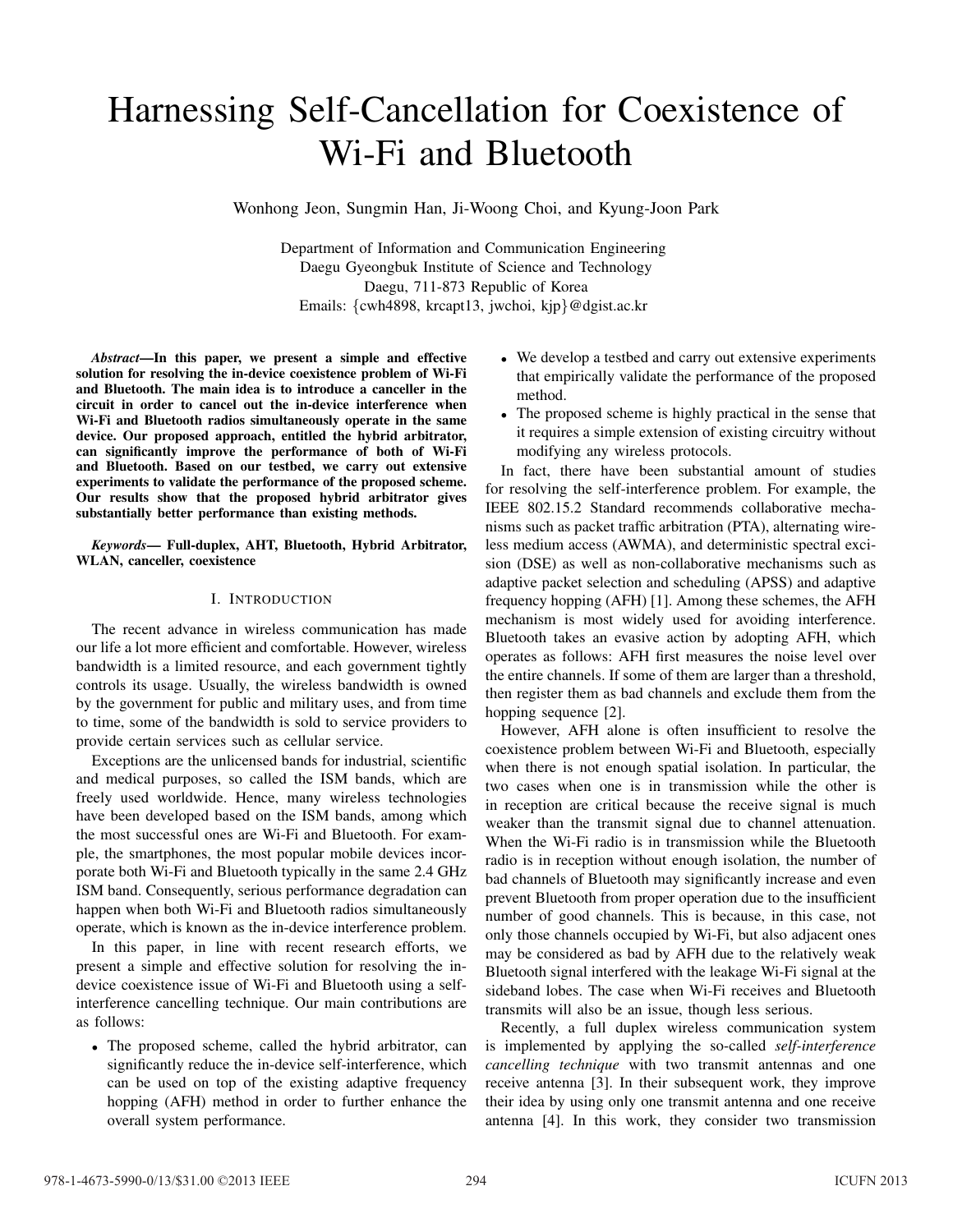paths, i.e., one goes to transmit antenna and the other to the balun and then the noise canceller, which reverses the original signal and also tunes the signal level. The sum of these two signals will become zero at the receive antenna. More recently, there have been substantial studies by applying this technique: medical implant device security [5], a more efficient Wi-Fi backoff mechanism [6], a study on an access point (AP) that performs like several APs [7]. Here, we exploit the idea of self-interference cancellation and apply it to the indevice coexistence problem.

The remainder of the paper is organized as follows. In Section II, we provide an overview of Wi-Fi and Bluetooth, and then summarize existing solutions for coexistence of Wi-Fi and Bluetooth. We explain the key limitation of existing solutions in Section III. In Section IV, we introduce a novel mechanism, called the hybrid arbitrator, for improving the indevice coexistence performance of Wi-Fi and Bluetooth. We carry out extensive experiments and validate the performance of the proposed scheme in Section V. Our conclusion follows in Section VI.

# II. PRELIMINARIES

In this section, we introduce the basics of Wi-Fi and Bluetooth. Then, we explain existing solutions to their coexistence.

#### *A. Bluetooth*

Bluetooth uses the 2.4 GHz ISM band (from 2,402 MHz to 2,480 MHz), which is divided into 79 channels of 1 MHz bandwidth. Bluetooth performs the frequency hopping spread spectrum (FHSS) with nominally 1,600 hops per second.

Bluetooth provides point-to-point, point-to-multipoint connections as well as ad-hoc networking capabilities. The device that initiates the connection is called the master while the rest are called slaves. A master can create two types of logical links with a slave device as follows:

- *Asynchronous Connection Less (ACL)*: ACL provides a data connection with best effort bandwidth.
- *Synchronous Connection Oriented (SCO)*: SCO provides real time connection with a guaranteed bandwidth, which is usually used for voice applications.

In relation with two link types, 14 basic rate packet types are defined, which are split into four segments as categorized in Table I.

TABLE I BASIC PACKET TYPES.

|                | Common packets      | POLL, NULL, ID, FHS    |
|----------------|---------------------|------------------------|
| 2 <sup>2</sup> | Single slot packets | SCO: HV1, HV2, HV3, DV |
|                |                     | ACL: DM1, DH1          |
| 3              | ACL 3 slot packets  | DM3, DH3               |
|                | ACL 5 slot packets  | DM5, DH5               |

One, three, and five-slot packets are available for dynamic usage. Longer packets are used to increase the throughput, which leads to more time for transmitting data and less time for re-tuning the synthesizer. Each packet type has a different



Fig. 1. SCO: HV3 packet timing.

level of error correction and protection codes and different payload size [8]. In accordance with the Bluetooth version upgrade, many additional types of packets are added to the standards such as eSCO packets and EDR ACL packets.

Figure 1 shows HV3 packet timing. In the figure, a master and a slave in SCO connection, respectively, consume one slot of 625 us in a total period of six-slot time. This leaves four slots available for either ACL transmission or Wi-Fi [2], [9], [10].

#### *B. IEEE 802.11*

Wi-Fi is a commercial terminology for wireless technology based on IEEE 802.11. IEEE 802.11 is a set of standards for wireless local area network (WLAN). These standards provide the basis for wireless network products using the ISM brands. IEEE 802.11b/g/n use 2.4 GHz ISM band and obey the rules and regulations of US Federal Communications Commission (FCC). They use direct-sequence spread spectrum (DSSS) and orthogonal frequency-division multiplexing (OFDM) signaling methods. Normally, the ISM band for 802.11 is divided into 13 channels spaced 5 MHz apart, from 2.4000 GHz to 2.4835 GHz. 802.11b is based on the DSSS with 22 MHz bandwidth and has a maximum data rate of 11 Mbit/s. 802.11g is based on OFDM with 20 MHz bandwidth and a maximum physical layer bit rate of 54 Mbit/s. 802.11n adds multiple-input multiple-output antennas (MIMO) technology and 20 MHz or 40 MHz bandwidth. It operates at a maximum data rate from 54 Mbits/s to 600 Mbits/s. Among the 13 channels, non-overlapping ones are Channel 1, 6, and 11. In the EU, equivalent isotropically radiated power (EIRP) is limited to 20 dBm (100 mW), which can communicate within about 100 m [11], [12].

## *C. Existing solutions for coexistence of Wi-Fi and Bluetooth*

Since Wi-Fi and Bluetooth typically share the same 2.4 GHz ISM band, their coexistence becomes a critical issue. In general, we can classify existing coexistence solutions into two classes, i.e., collaborative and non-collaborative ones. Collaborative mechanisms require information exchange between Wi-Fi and Bluetooth for channel access [1]. In the meantime, with non-collaborative schemes, Wi-Fi and Bluetooth independently operate and avoid interference. We can summarize the basic operation of typical coexistence schemes as follows:

• *Collaborative mechanisms*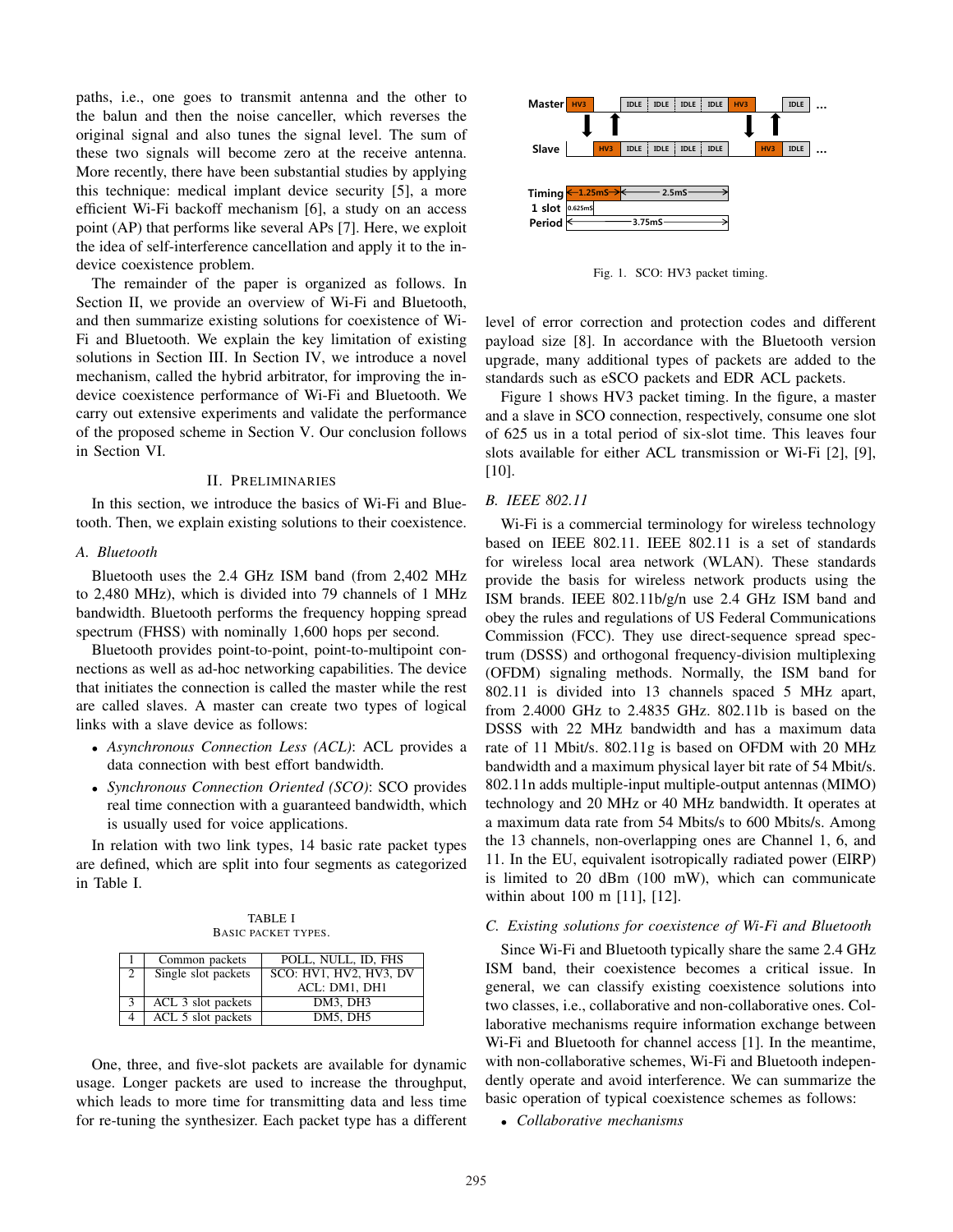1. PTA: When Bluetooth and Wi-Fi attempt to transmit at the same time, a transmit request is submitted to the arbitrator for approval. The arbitrator may deny a transmit request in order to avoid collision. The PTA mechanism dynamically coordinates the medium sharing based on the traffic load of Wi-Fi and Bluetooth. The arbitrator needs to know the traffic priority of each packet.

2. AWMA: This divides the time interval for transmission and reception either into that of Wi-Fi or Bluetooth. In order to enable this mechanism, Wi-Fi nodes must be connected to the same AP and Bluetooth device must be in the master mode. In addition, the AP has to support this technique.

3. DSE: This is a PHY layer technique, which introduces a programmable notch filter in the Wi-Fi receiver in order to notch out the narrow-band Bluetooth interferer. However, in this technique, the Wi-Fi receiver needs to know the frequency hopping pattern and the timing of the Bluetooth transmitter. Consequently, significant signal processing burden is added to Wi-Fi receivers.

• *Non-collaborative mechanisms*

1. Adaptive frequency hopping (AFH): Bluetooth 1.2 specification includes AFH to further avoid interference. In this scheme, each channel is classified as good or bad so that bad channels are avoided and replaced in the hopping sequence by pseudo-randomly selection out of the remaining good channels.

2. APSS: Bluetooth provides a variety of packet types with various payload lengths and forward error correction (FEC) options. APSS enables to control these packet types, payload lengths, and FEC. For instance, APSS uses shorter packets, drops the FEC when interference occurs. This can actually improve throughput compared to larger packets. But, this mechanism is inappropriate for Bluetooth voice applications.

In general, it is recommended that a combination of existing schemes can give additional performance improvement [13]– [15].

# III. LIMITATION OF EXISTING COEXISTENCE SOLUTIONS

As already mentioned, both collaborative and noncollaborative solutions have their limitations. In this section, we explain the limitation of representative schemes.

#### *A. AFH as a representative scheme for FDM based solutions*

The Bluetooth specification version 1.2 supports AFH, which is a non-collaborative scheme that allows Bluetooth devices to detect and avoid interference. In AFH, channels are classified as good or bad, and bad channels are avoided in the hopping sequence when Bluetooth and Wi-Fi operate at the same time. Figure 2 illustrates AFH operation to avoid collisions.

A key issue for AFH performance is the relative signal strength between Wi-Fi and Bluetooth. Wi-Fi radios need high output power in order to support reliable data transmission, especially compared to Bluetooth. For example, if Wi-Fi is



(a) AFH: Wi-Fi TX / Bluetooth RX (b) AFH: Bluetooth TX / Wi-Fi RX

Fig. 2. Relative signal strength.

co-located with Bluetooth Class 2 or Class 3 capability, the W<sub>i</sub>-F<sub>i</sub> transmitter may have  $+20$  dB higher output power than that of Bluetooth. This difference of the signal strength may yield performance degradation of both Wi-Fi and Bluetooth in AFH [16]. In particular, among the four cases of transmission and reception of Wi-Fi and Bluetooth, the following two cases are the most critical in terms of performance degradation.

• *Wi-Fi transmission and Bluetooth reception*

Figure 2 (a) shows the 802.11g spectrum mask and Bluetooth accumulated spectrum when Wi-Fi transmits its signal and Bluetooth receives data. As shown in the figure, Wi-Fi transmit signal severely interferes with the Bluetooth receive signal in lack of spatial isolation. Even when the Bluetooth receive signal is quite strong, the effect of the Wi-Fi signal and its sideband lobe is serious. Consequently, Bluetooth has poor signal to interference plus noise ratio (SINR) and throughput degradation. More seriously, as the level of the Bluetooth receive signal becomes weak, Bluetooth may not work at all. On the other hand, the Wi-Fi transmit signal is relatively unaffected because Bluetooth avoids the Wi-Fi channel by the AFH mechanism.

• *Wi-Fi reception and Bluetooth transmission*

Figure 2 (b) shows the spectrum when Wi-Fi is receiving the signal and Bluetooth is transmitting. In this case, the Wi-Fi receive signal is also affected from Bluetooth transmission signal because the relative signal strength of Wi-Fi is weaker than Bluetooth. It also has sideband lobes. In addition, there is some possibility that the AFH mistakenly consider the Wi-Fi channel as good, which is not zero. which results in further performance degradation.

# *B. PTA and AWMA as a representative scheme for TDM based solutions*

In the PTA mechanism, When Bluetooth and Wi-Fi attempt to transmit at the same time, a transmit request is submitted to PTA for approval. PTA may deny a transmit request in order to avoid collision. If PTA receives requests at the same time from Wi-Fi and Bluetooth, it prioritizes transmissions based on the packet type and the traffic load. For example, SCO packet of Bluetooth has higher priority than Wi-Fi common data packet [1]. However, the PTA mechanism only considers the case when both Wi-Fi and Bluetooth transmit.

On the other hand, AWMA requires a substantial level of complexity. If Wi-Fi data is received at SCO packet timing,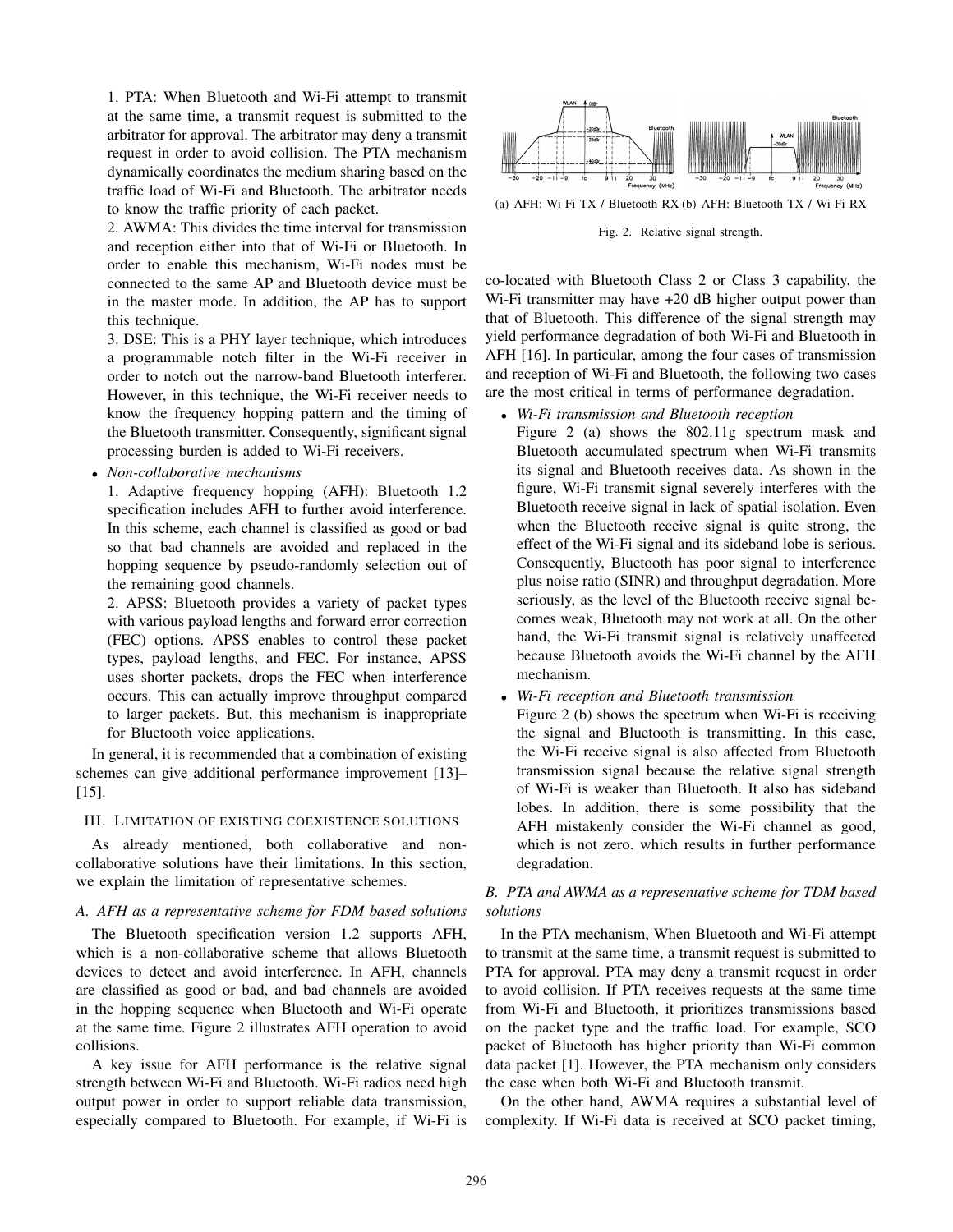

Fig. 3. A mechanism of the canceller.

collision is occurred. We are unable to control Wi-Fi receive packets without adding communication with AP. So, AP has to know Bluetooth SCO timing. Consequently, protocol update is required at the AP. In addition, AWMA gives worse throughput performance because of its intrinsic time-sharing nature. Furthermore, AWMA needs a scheduling algorithm according to the traffic load and SCO packets [16].

## IV. PROPOSED SCHEME

As explained in the previous section, the most widely adopted scheme, AFH, suffers from performance degradation especially when Wi-Fi TX/Bluetooth RX and Wi-Fi RX/Bluetooth TX. Furthermore, this phenomenon will become more severe when the spatial separation is insufficient such as the case of portable devices. In this paper, we propose a novel mechanism, called the hybrid arbitrator, which can effectively cancel the self-interference. The proposed hybrid arbitrator scheme can be used on top of AFH in order to significantly enhance the performance of AFH.

#### *A. Canceller*

Let  $H(t)$  denote the self-interference channel between the TX antenna and the RX antenna. Through this channel  $H(t)$ , transmit signal  $x(t)$  interferes with RX. Here, we express  $H(t)$ by introducing a certain delay of  $\Delta$  and a minus gain of  $\alpha$ , which is expressed as follows:

$$
x(t) * H(t) = \alpha \cdot x(t - \Delta),
$$

where '∗' denotes the convolution operation. This interference signal affects the quality of the receive signal. In order to remove this interference signal, we place a reverse channel between the TX and the RX antennas, which is called the canceller. Here, the effect of the canceller, denoted by  $-H(t)$ , is as follows:

$$
x(t) * H(t) + x(t) * (-H(t)) = x(t) * (H(t) - H(t))
$$
  
=  $x(t) * 0 = 0$ .

Here, we split the transmit signal,  $x(t)$ , by a coupler. One signal goes into the antenna for propagation and the other to the canceller path. The sum of the TX interference signal and the signal after the canceller becomes zero at the receive antenna. Figure 3 shows this canceller mechanism.



Fig. 4. A diagram of the hybrid arbitrator.

# *B. Hybrid arbitrator*

Figure 4 shows the proposed hybrid arbitrator that apply the proposed canceller on top of AFH and PTA mechanisms. Wi-Fi and Bluetooth RF TX endpoints are tied by an arbitrator. This arbitrator can have information on whether Wi-Fi and Bluetooth are enabled as well as their operating mode of TX or RX by using a control signal. According to the operation mode of each Wi-Fi and Bluetooth, the arbitrator operates as Table 2. In the case of TX/TX, when each receiver's SINR is high enough, the arbitrator works as AFH. On the other hand, if the SINR is low, the arbitrator works as PTA. In the case of TX/RX, we can use the canceller on top of AFH. It should be noted that the hybrid arbitrator can only control the TX part. So, it has nothing to do in the case of RX/RX.

TABLE II OPERATION MODE OF THE HYBRID ARBITRATOR.

| Bluetooth | Wi-Fi | Mode of the hybrid arbitrator      |
|-----------|-------|------------------------------------|
| тx        | TХ    | AFH or PTA                         |
| TХ        | RX    | AFH with Interference Cancellation |
| RX        | TX    | AFH with Interference Cancellation |
| RX        | RX    | Idle                               |

#### V. EXPERIMENTAL RESULTS

We implement a testbed and carry out extensive experiments. First, we measure the performance of the canceller. Then, we perform experiments to validate the performance of the proposed scheme under various conditions.

# *A. Canceller testbed*

For implementation of a canceller, we use a commercial coupler, a transformer, and a noise canceller (QHX-220). The coupler divides the RF transmit signal into two paths. One connects with transmit antenna with 90% power path and the other with the transformer with 10% power path. The transformer reverses the received signal and pass it to the noise canceller, which adds the amplitude gain and delay. Then, it is combined with the self-interference signal. The overall canceller testbed is shown in Figure 5.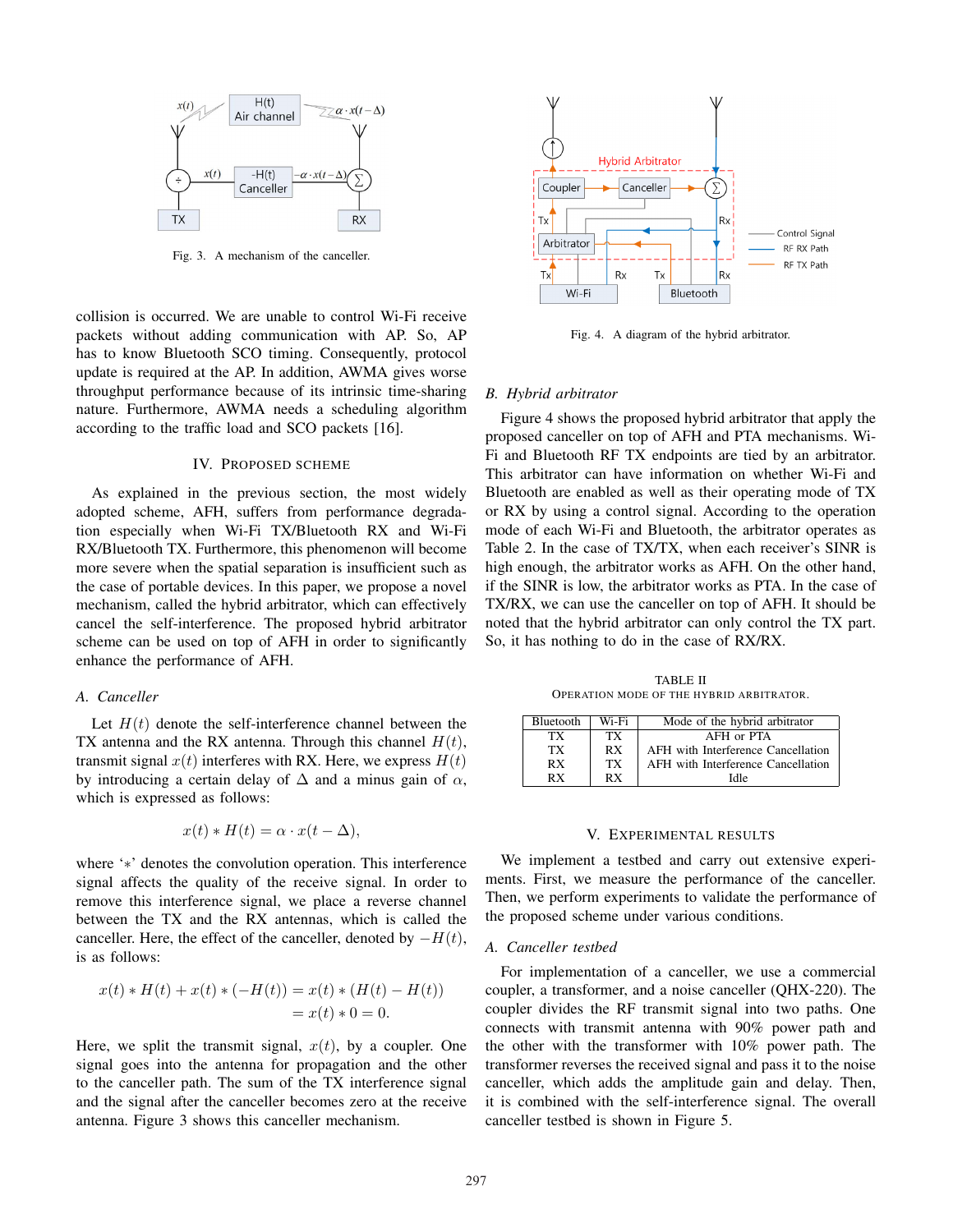

Fig. 5. Canceller testbed.



Fig. 6. Network analyzer: (a) Received interference signal and (b) received interference signal with our canceller.

First, we fix the distance between the TX antenna and RX the antenna with 3 cm. This is a reasonable distance for small portable devices. Then, we connect the network analyzer with the TX antenna as Port A and the RX antenna as Port B. From Port A, the RF signal transmits as 0 dB power and Port B measures the receive signal strength from 2.35 GHz to 2.55 GHz, which corresponds to the channel  $H(t)$ . As shown in Figure 6 (a), the signal strength is about -20 dB. Now, we apply the canceller between the TX and RX RF paths. As in Figure 6 (b), the signal is cancelled and its strength at the minimum is almost -70 dB at 2.415 GHz. This results show that the canceller can effectively cancel out the selfinterference once the channel is properly identified.

Now, we directly measure the Wi-Fi transmit signal from a laptop by using a spectrum analyzer. Figure 7 (a) shows the result with the max-hold mode for 30 seconds. The peak transmit power is almost 10 dB. We now measure the spectrum of the interference. The Wi-Fi transmit path from the laptop Wi-Fi module is connected with the external antenna, which is positioned next to the receive antenna with 3 cm distance. This receive antenna is connected with a spectrum analyzer. Figure 7 (b) shows the result. In Figure 7 (c), we show the result with the canceller. In the figure, the interference signal power is even reduced by 15 dB than that without the canceller. In fact, this power level corresponds to the case of 21 cm distance between the TX antenna and the RX antenna without the canceller, which is shown in Figure 7 (d). Consequently, we can conclude that to apply the canceller gives spatial gain from 21 cm to 3 cm, which is about 15 dB isolation.



Fig. 7. Spectrum Analyzer: (a) Directly measuring the transmission signal, (b) Received interference signal after channel, (c) Received interference signal with canceller and (d) Received interference signal at 21cm distance.



Fig. 8. Experimental environment in a RF chamber.

#### *B. Case of Wi-Fi TX and Bluetooth RX*

We show the performance when Wi-Fi transmits and Bluetooth receives. Our overall setup is shown in Figure 8. First, we position the device under test (DUT) at the center of the RF chamber Then, a Wi-Fi AP is located at the left side of the DUT and a Bluetooth client is positioned on the opposite side of the Wi-Fi AP. The Bluetooth client is a laptop working in the file transfer profile (FTP) mode with the EDR speed (3 Mbps in the PHY layer). We measure the Bluetooth throughput using the Windows Bluetooth file transfer application. The DUT is another laptop and work in the AFH mode. When we test the cases without the canceller, we connect two external antennas from the Wi-Fi module RF endpoint and Bluetooth chip RF end pin. The distance between these two antennas is fixed to 3 cm. On the other hand, When we test the canceller performance, we connect the canceller between the path of Wi-Fi and that of Bluetooth.

We carry out measurement study in the following order. We install a 30 dB attenuator to the Wi-Fi AP RF path and a variable attenuator to the Bluetooth client. Then, we measure the throughput of the Bluetooth and Wi-Fi while changing the variable attenuator value.